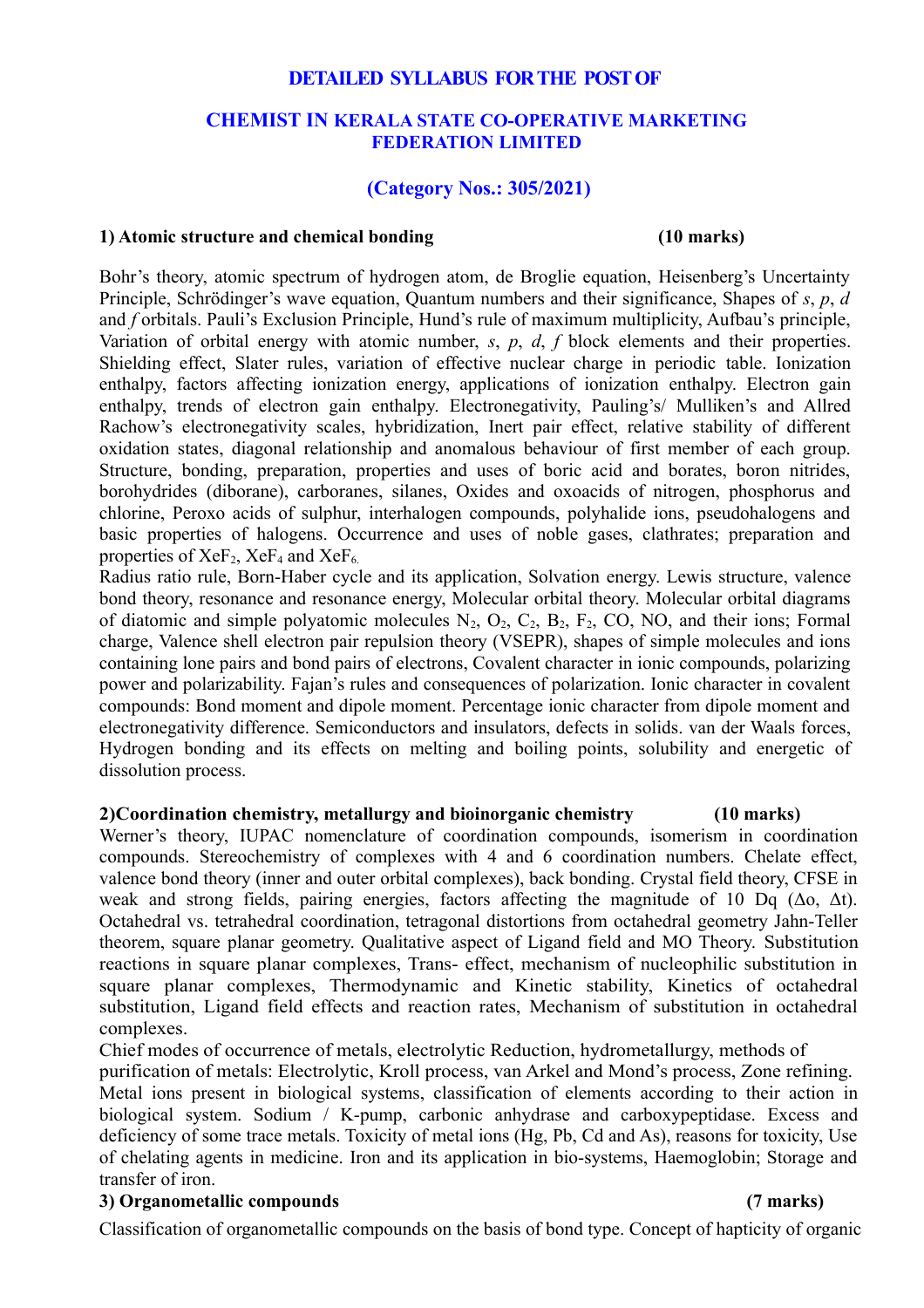ligands. Metal carbonyls: 18 electron rule, electron count of mononuclear, polynuclear and substituted metal carbonyls of 3d series. General methods of preparation (direct combination, reductive carbonylation, thermal and photochemical decomposition) of mono and binuclear carbonyls of 3d series. Structures of mononuclear and binuclear carbonyls of Cr, Mn, Fe, Co and Ni using VBT. acceptor behaviour of CO, synergic effect and use of IR data to explain extent of back bonding. Zeise's salt: Preparation and structure.

Metal Alkyls: Important structural features of methyl lithium (tetramer) and trialkyl aluminium (dimer), concept of multicentre bonding in these compounds. Role of triethylaluminium in polymerisation of ethene (Ziegler – Natta Catalyst). Ferrocene: Preparation and reactions (acetylation, alkylation, metallation, Mannich Condensation). Structure and aromaticity. Comparison of aromaticity and reactivity with that of benzene. Mechanism of Alkene hydrogenation (Wilkinsons Catalyst), Hydroformylation (Co salts), Wacker Process, Synthetic gasoline (Fischer Tropsch reaction).

### **4) Qualitative and quantitative aspects of analysis (7 marks)**

Sampling, evaluation of analytical data, errors, accuracy and precision, methods of their expression, statistical test of data; F, Q and t test

Basic principles involved in analysis of cations and anions and solubility products, common ion effect. Principles involved in separation of cations into groups and choice of group reagents. Interfering anions (fluoride, borate, oxalate and phosphate) and need to remove them after Group II. *Flame Atomic Absorption and Emission Spectrometry:* Basic principles, Techniques of atomization and sample introduction; sources of chemical interferences and their method of removal. Techniques for the quantitative estimation of trace level of metal ions from samples. Classification of electroanalytical methods, basic principle of pH metric, potentiometric and conductometric titrations. Techniques used for the determination of  $pK_a$  values. Theory of thermogravimetry (TG), Techniques for quantitative estimation of Ca and Mg from their mixture. Complexometric titration: EDTA titration.

### **5) Organic reaction mechanism and stereochemistry (7 marks)**

Classification and nomenclature of organic compounds, hybridization, Inductive, electromeric, resonance and mesomeric effects, hyperconjugation and their applications. Organic acids and bases; their relative strength. Homolytic and heterolytic fission, electrophiles and nucleophiles; Types, shape and their relative stability of carbocations, carbanions, free radicals and carbenes. Introduction to types of organic reactions and their mechanism: Addition, Elimination and Substitution reactions.

Fischer Projection, Newmann and Sawhorse Projection formulae and their interconversions; Geometrical isomerism: cis–trans and, syn-anti isomerism E/Z notations with C.I.P rules. *Optical Isomerism:* Optical Activity, Specific Rotation, Chirality/Asymmetry, Enantiomers, Molecules with two or more chiral-centres, Distereoisomers, meso structures, Racemic mixture and resolution. Relative and absolute configuration: D/L and R/S designations.

Applications of IR, UV and NMR for identification of simple organic molecules.

# **6) Aliphatic and aromatic hydrocarbons (6 marks)**

Formation of alkanes, Wurtz Reaction, Wurtz-Fittig Reactions, Free radical substitutions: Halogenation-relative reactivity and selectivity. Formation of alkenes and alkynes by elimination reactions, Mechanism of E1, E2, E1cb reactions. Saytzeff and Hofmann eliminations. *Reactions of alkenes:* Electrophilic additions their mechanisms (Markownikoff/ Anti Markownikoff addition), mechanism of oxymercuration-demercuration, hydroboration-oxidation, ozonolysis, reduction (catalytic and chemical), syn and anti-hydroxylation (oxidation), 1,2 and 1,4-addition reactions in conjugated dienes, Diels-Alder reaction; Allylic and benzylic bromination and mechanism, *Reactions of alkynes:* Acidity, Electrophilic and Nucleophilic additions. Hydration to form carbonyl compounds, Alkylation of terminal alkynes. Types of cycloalkanes and their relative stability, Baeyer strain theory, Conformation analysis of alkanes and cyclohexane.

*Aromaticity:* Hückel's rule, aromatic character of arenes, cyclic carbocations/carbanions and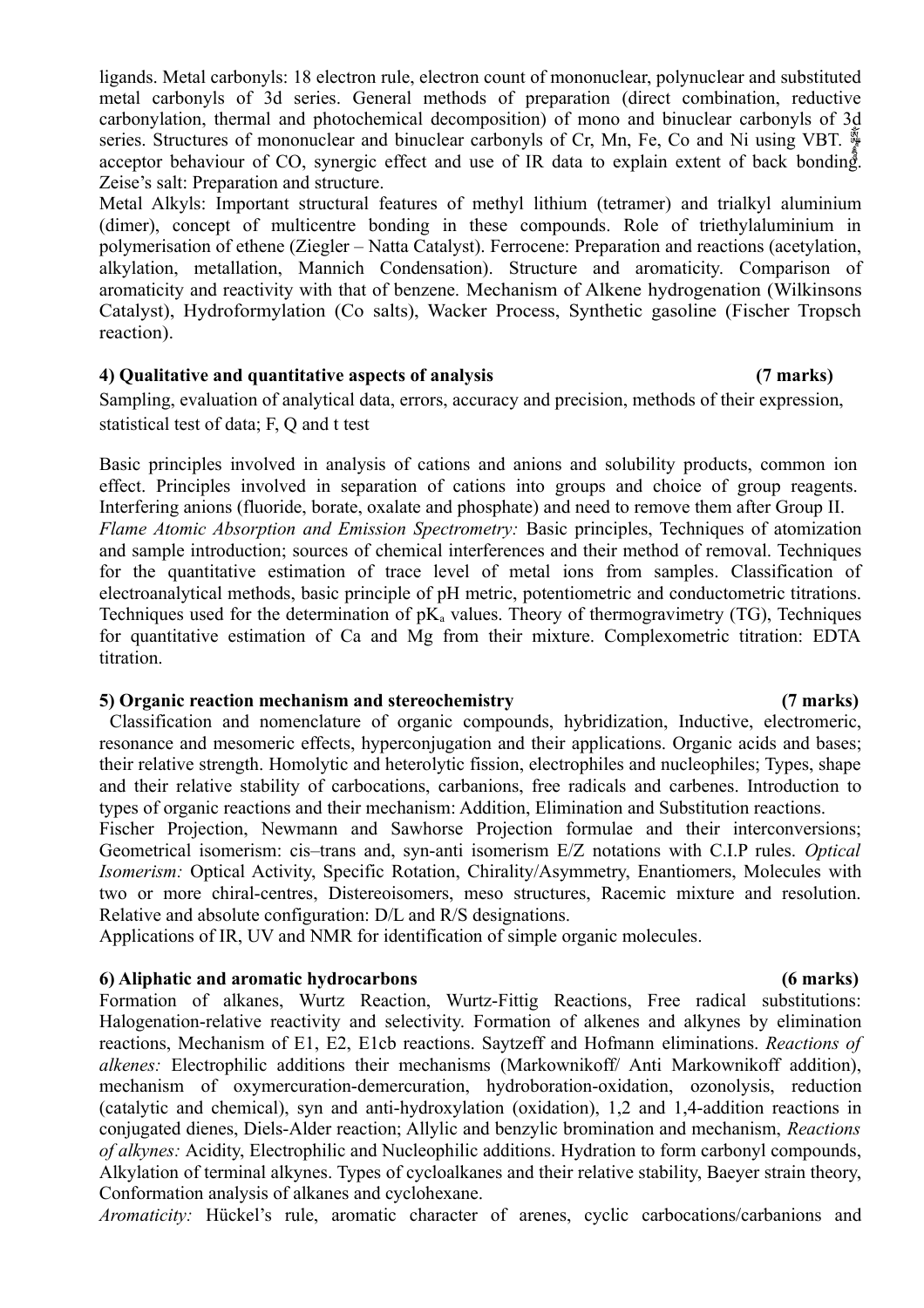heterocyclic compounds with suitable examples. Electrophilic aromatic substitution: halogenation, nitration, sulphonation and Friedel-Craft's alkylation/acylation with their mechanism. Directing effects of the groups. Preparation and reactions of naphthalene, phenanthrene and anthracene.

## **7) Halogenated hydrocarbons and heterocyclic compounds (6 marks)**

*Alkyl halides:* Methods of preparation, nucleophilic substitution reactions –  $S_N1$ ,  $S_N2$  and  $S_Ni$ mechanisms with stereochemical aspects and effect of solvent etc.; nucleophilic substitution vs. elimination.

 *Aryl halides:* Methods of reparation, nucleophilic aromatic substitution; SNAr, Benzyne mechanism. Relative reactivity of alkyl, allyl/benzyl, vinyl and aryl halides towards nucleophilic substitution reactions. Organometallic compounds of Mg and Li – use in synthesis of organic compounds.

Classification and nomenclature, Structure, aromaticity in 5-numbered and 6-membered rings containing one heteroatom; Synthesis, reactions and mechanism of substitution reactions of: Furan, Pyrrole (Paal-Knorr synthesis, Knorr pyrrole synthesis, Hantzsch synthesis), Thiophene, Pyridine (Hantzsch synthesis), Pyrimidine, Skraup synthesis, Friedlander's synthesis, Knorr quinoline synthesis, Bischler-Napieralski reaction Derivatives of furan: Furfural and furoic acid.

## **8) Alcohols, phenols, ethers, epoxides and nitrogen compounds (6 marks)**

Alcohols: preparation, properties and relative reactivity of 1<sup>°</sup>, 2<sup>°</sup>, 3<sup>°</sup> alcohols, Bouvaelt-Blanc Reduction; Preparation and properties of glycols: Oxidation by periodic acid and lead tetraacetate, Pinacol-Pinacolone rearrangement.

*Phenols:* Preparation and properties; Acidity and factors effecting it, Ring substitution reactions, Reimer–Tiemann and Kolbe's–Schmidt Reactions, Fries and Claisen rearrangements with mechanism.

*Ethers and Epoxides:* Preparation and reactions with acids. Reactions of epoxides with alcohols, ammonia derivatives and LiAlH<sup>4</sup>

Preparation and important reactions of nitro compounds, nitriles, isonitriles and amines: Effect of substituent and solvent on basicity of amines; Gabriel phthalimide synthesis, Carbylamine reaction, Mannich reaction, Hoffmann's exhaustive methylation, Hofmann-elimination reaction; Distinction between 1°, 2° and 3° amines with Hinsberg reagent and nitrous acid. Diazonium Salts: Preparation and their synthetic applications.

## **9) Carbonyl compounds, carboxylic acids and their derivatives (6 marks)**

Structure, reactivity and preparation of carbonyl compounds. Nucleophilic additions, Nucleophilic addition-elimination reactions with ammonia derivatives. Mechanisms of Aldol and Benzoin condensation, Knoevenagel condensation, Claisan-Schmidt, Perkin, Cannizzaro and Wittig reaction, Beckmann and Benzil-Benzilic acid rearrangements, haloform reaction and Baeyer Villiger oxidation, α- substitution reactions, oxidations and reductions (Clemmensen, Wolff-Kishner, LiAlH4, NaBH4, MPV), Michael addition. Active methylene compounds: Keto-enol tautomerism. Preparation and synthetic applications of diethyl malonate and ethyl acetoacetate. Preparation, physical properties and reactions of monocarboxylic acids. Typical reactions of dicarboxylic acids, hydroxy acids and unsaturated acids: succinic/phthalic, lactic, malic, tartaric, citric, maleic and fumaric acids. Preparation and reactions of acid chlorides, anhydrides, esters and amides; Comparative study of nucleophilic sustitution at acyl group -Mechanism of acidic and alkaline hydrolysis of esters, Claisen condensation, Dieckmann and Reformatsky reactions, Hofmann- bromamide degradation and Curtius rearrangement.

## **10) Gaseous, liquid and solid states (6 marks)**

kinetic gas equation, collision frequency, collision diameter, mean free path and viscosity of gases, relation between mean free path and coefficient of viscosity, variation of viscosity with temperature and pressure. Maxwell distribution and its use in evaluating molecular velocities (average, root mean square and most probable), law of equipartition of energy, degrees of freedom and molecular basis of heat capacities. Behaviour of real gases: Deviations from ideal gas behaviour, compressibility factor,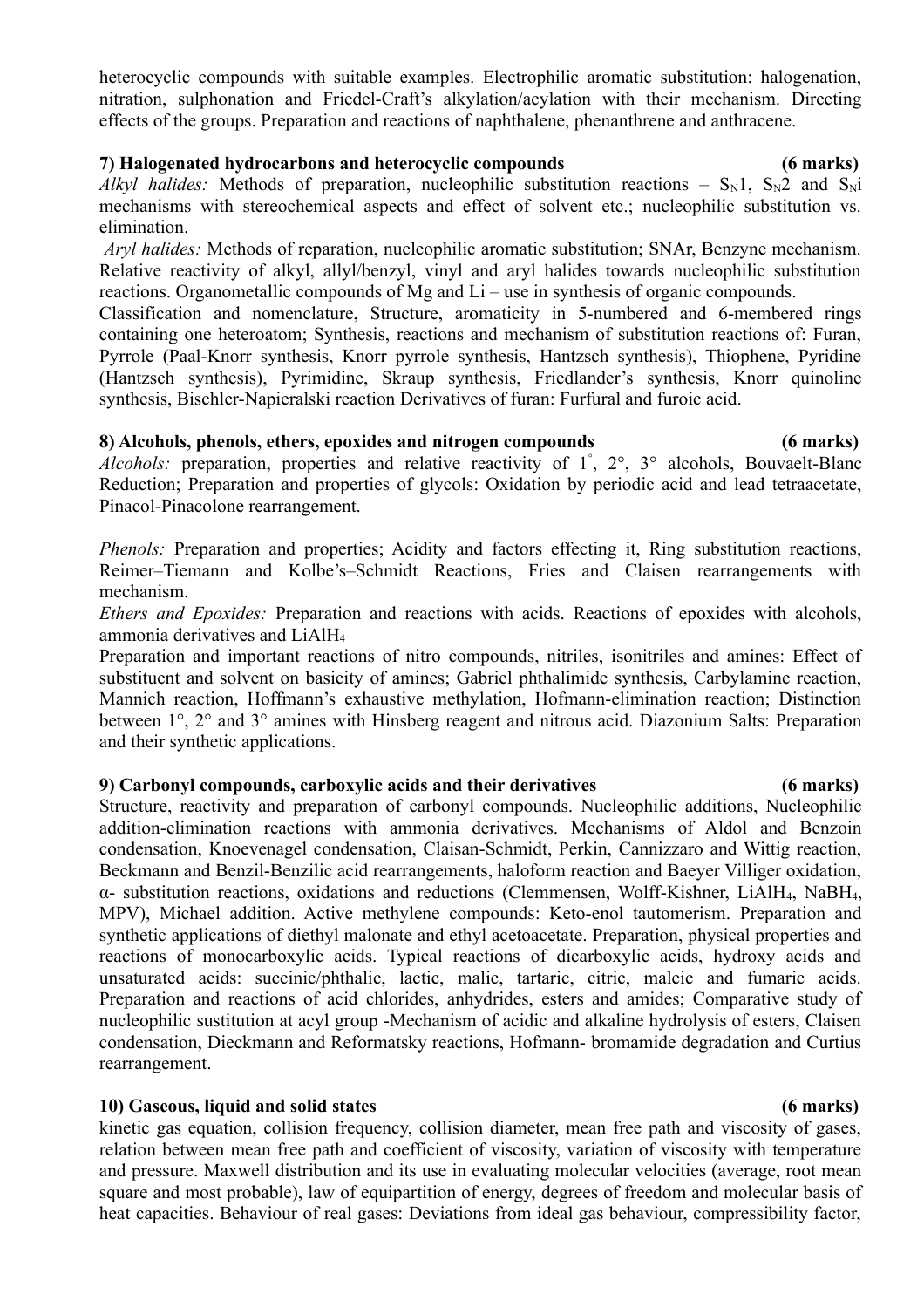*Z*, and its variation with pressure for different gases. van der Waals equation of state, virial equation of state; van der Waals equation expressed in virial form and calculation of Boyle temperature. Isotherms of real gases and their comparison with van der Waals isotherms, continuity of states, critical state, relation between critical constants and van der Waals constants, law of corresponding states. physical properties of liquids; vapour pressure, surface tension and coefficient of viscosity, and their determination. Effect of addition of various solutes on surface tension and viscosity. Cleansing action of detergents. Temperature variation of viscosity of liquids and comparison with that of gases. Nature of the solid state, law of constancy of interfacial angles, law of rational indices, Miller indices, elementary ideas of symmetry, symmetry elements and symmetry operations, qualitative idea of point and space groups, seven crystal systems and fourteen Bravais lattices; X-ray diffraction, Bragg's law, Analysis of powder diffraction patterns of NaCl, CsCl and KCl. Defects in crystals. Glasses and liquid crystals.

### **11) Ionic and chemical equilibria, phase equilibria (6 marks)**

Degree of ionization, factors affecting degree of ionization, ionization constant and ionic product of water. Ionization of weak acids and bases, pH scale, common ion effect, dissociation constants of mono-, di-and triprotic acids. Salt hydrolysis-calculation of hydrolysis constant, degree of hydrolysis and pH for different salts. Buffer solutions, Henderson equation and its applications, buffer capacity, buffer action and applications of buffers in analytical chemistry and biochemical processes in the human body. Solubility and solubility product of sparingly soluble salts – applications of solubility product principle. Qualitative treatment of acid – base titration curves (calculation of pH at various stages). Theory of acid–base indicators; selection of indicators and their limitations. Criteria of thermodynamic equilibrium, chemical equilibria in ideal gases, concept of fugacity. Thermodynamic relation between Gibbs free energy of reaction and reaction quotient. Equilibrium constants and their quantitative dependence on temperature, pressure and concentration. Free energy of mixing and spontaneity; relations between the various equilibrium constants  $K_p$ ,  $K_c$  and  $K_x$ . Le Chatelier principle. Concept of phases, components and degrees of freedom, Clausius-Clapeyron equation and its applications to solid- liquid, liquid-vapour and solid-vapour equilibria, phase diagram for one component systems, with applications. Phase diagrams for systems of solid-liquid equilibria involving eutectic, congruent and incongruent melting points, solid solutions. Three component systems, waterchloroform-acetic acid system *Binary solutions:* Gibbs-Duhem-Margules equation and its applications to fractional distillation of binary miscible liquids (ideal and nonideal), azeotropes, partial miscibility of liquids, CST, miscible pairs, steam distillation. Nernst distribution law and its applications Dilute solutions, lowering of vapour pressure, Raoult's and Henry's Laws and their applications. Applications of relative lowering of vapour pressure, elevation of boiling point, depression of freezing point and osmotic pressure in calculating molar masses of solutes in solution.

### **12) Chemical thermodynamics (6 marks)**

Intensive and extensive variables; state and path functions; isolated, closed and open systems; zeroth law of thermodynamics. Concept of heat (*q*), work(*w*), internal energy (*U*) and statement of first law, enthalpy (*H*), relation between heat capacities, calculations of *q*, *w*, *U* and *H* for reversible, irreversible and free expansion of gases (ideal and van der Waals) under isothermal and adiabatic conditions. Heats of reactions: standard states; enthalpy of formation of molecules and ions and enthalpy of combustion and its applications; calculation of bond energy, bond dissociation energy and resonance energy from thermochemical data, effect of temperature (Kirchhoff's equations) and pressure on enthalpy of reactions. Concept of entropy; thermodynamic scale of temperature, statement of the second law of thermodynamics. Calculation of entropy change for reversible and irreversible processes. Statement of third law, concept of residual entropy, calculation of absolute entropy of molecules. Gibbs and Helmholtz energy; variation of S, G, A with T, V, P; Free energy change and spontaneity. Relation between Joule-Thomson coefficient and other thermodynamic parameters; inversion temperature; Gibbs-Helmholtz equation; Maxwell relations; thermodynamic equation of state.